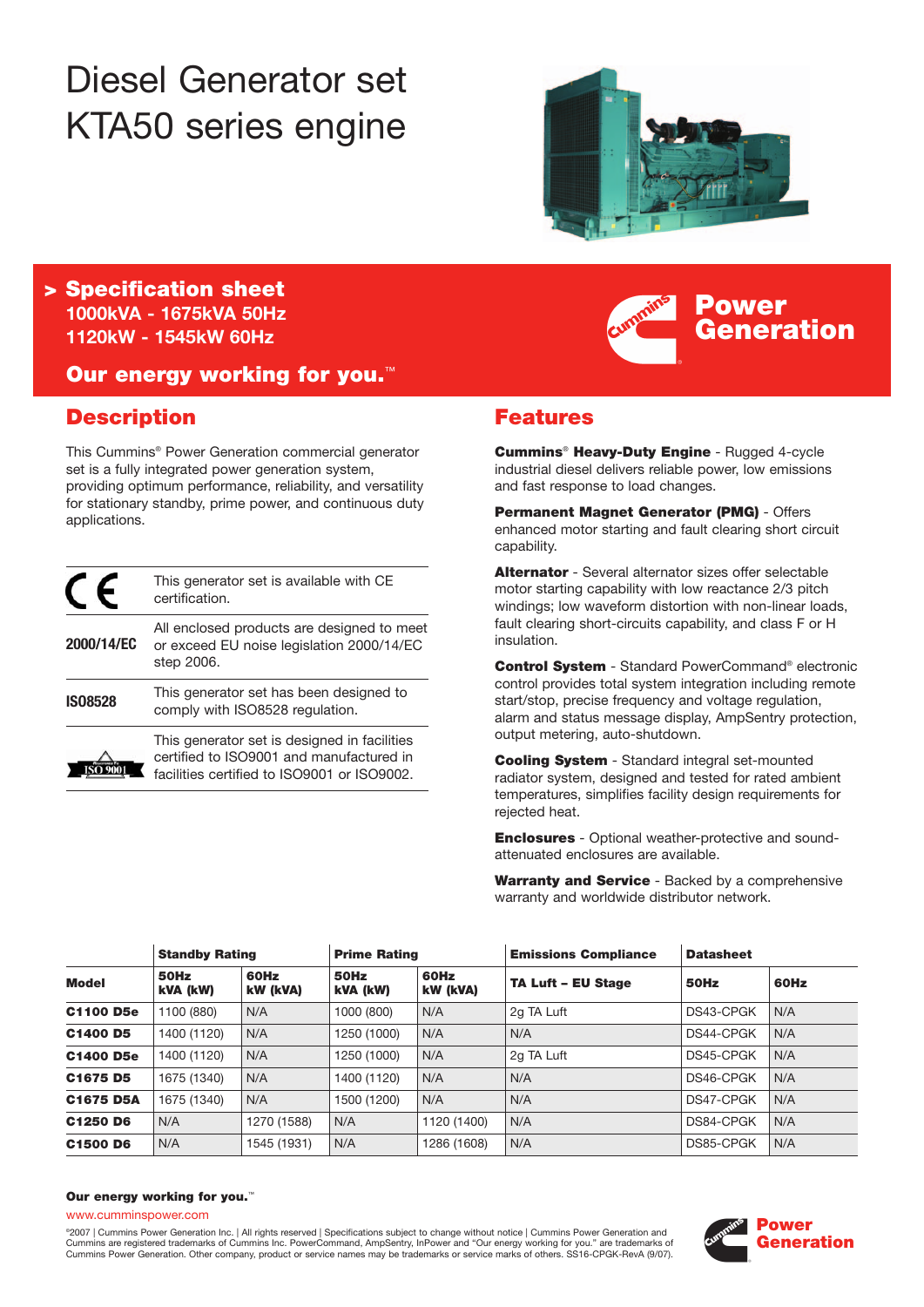## **Generator Set Specifications**

| Governor Regulation Class                | ISO8528 G2                        |
|------------------------------------------|-----------------------------------|
| Voltage Regulation, No Load to Full Load | $±1\%$                            |
| Random Voltage Variation                 | $±1\%$                            |
| <b>Frequency Requiation</b>              | Isochronous                       |
| Random Frequency Variation               | ±0.25%                            |
| <b>EMC Compatibility</b>                 | BS EN 61000-6-4 / BS EN 61000-6-2 |

# **Engine Specifications**

| Design                             | 4 cycle, in line, turbo Charged and after-cooled                       |  |
|------------------------------------|------------------------------------------------------------------------|--|
| Bore                               | 158.8 mm (6.25 in.)                                                    |  |
| <b>Stroke</b>                      | 158.8 mm (6.25 in.)                                                    |  |
| Displacement                       | 50 liter (3067in.3)                                                    |  |
| <b>Cylinder Block</b><br>engine    | Sixteen-cylinder vee formation, direct injection, four-cycle diesel    |  |
| <b>Battery Capacity</b>            | 1800 amps at ambient temperature 32°F (0°C)                            |  |
| <b>Battery Charging Alternator</b> | 55 amps                                                                |  |
| <b>Starting Voltage</b>            | 24-volt, negative ground                                               |  |
| Fuel System                        | Direct injection                                                       |  |
| <b>Fuel Filter</b>                 | Dual spin on paper element fuel filters with standard water separator. |  |
| Air Cleaner Type                   | Dry replaceable element                                                |  |
| Lube Oil Filter Type(s)            | Spin-on paper element full flow and bypass lube oil filters.           |  |
| <b>Standard Cooling System</b>     | 104°F (40 °C) ambient radiator,                                        |  |

# **Alternator Specifications**

| Design                                | Brushless, 4 pole, drip proof revolving field                |  |
|---------------------------------------|--------------------------------------------------------------|--|
| Stator                                | 2/3 pitch                                                    |  |
| Rotor                                 | Direct coupled by flexible disc                              |  |
| <b>Insulation System</b>              | Class H                                                      |  |
| <b>Standard Temperature Rise</b>      |                                                              |  |
| <b>Exciter Type</b>                   | PMG (Permanent Magnet Generator)                             |  |
| <b>Phase Rotation</b>                 | A (U), B (V), C (W)                                          |  |
| <b>Alternator Cooling</b>             | Direct drive centrifugal blower fan                          |  |
| AC Waveform Total Harmonic Distortion | No load $<$ 1.5%. Non distorting balanced linear load $<$ 5% |  |
| Telephone Influence Factor (TIF)      | <50 per NEMA MG1-22.43                                       |  |
| Telephone Harmonic Factor (THF)       | No load $<$ 1.5%. Non distorting balanced linear load $<$ 5% |  |

# **Available Voltages**

| 50Hz Line - Neutral / Line - Line |                      | 60Hz Line - Neutral / Line - Line |                      |  |
|-----------------------------------|----------------------|-----------------------------------|----------------------|--|
| •220/380                          | 1905/3300            | •219/380                          | • 2400/4160          |  |
| •230/400                          | $\bullet$ 3640/6300  | •254/440                          | $\bullet$ 7200/12470 |  |
| • 240/415                         | $\bullet$ 3810/6600  | • 277/480                         | $\bullet$ 7620/13200 |  |
| • 254/440                         | $\bullet$ 6350/11000 | $\bullet$ 347/600                 | • 7970/13800         |  |

## **Generator Set Options**

#### **Engine**

- Heavy Duty air filter
- Water jacket heater 220/240 v

## **Cooling**

- Antifreeze 50/50 (Ethylene glycol)
- **Enclosure**
- High-Cube 40ft Container

#### **Alternator**

- Alternator heater
- High humidity isolation
- Exciter voltage regulator (PMG)

#### **Control Panel**

#### PCC3100

- 3 pole Main Circuit Breaker
- 4 pole Main Circuit Breaker

#### **Warranty**

- 5 years for Standby application
- 2 years for Prime application

#### **Silencer**

- 9 dB attenuation critical silencer
- 25 dB residential delivered loose

\*Note: Some options may not be available on all models – consult factory for availability.

#### **Our energy working for you.**™

#### www.cumminspower.com

°2007 | Cummins Power Generation Inc. | All rights reserved | Specifications subject to change without notice | Cummins Power Generation and<br>Cummins are registered trademarks of Cummins Inc. PowerCommand, AmpSentry, InPow

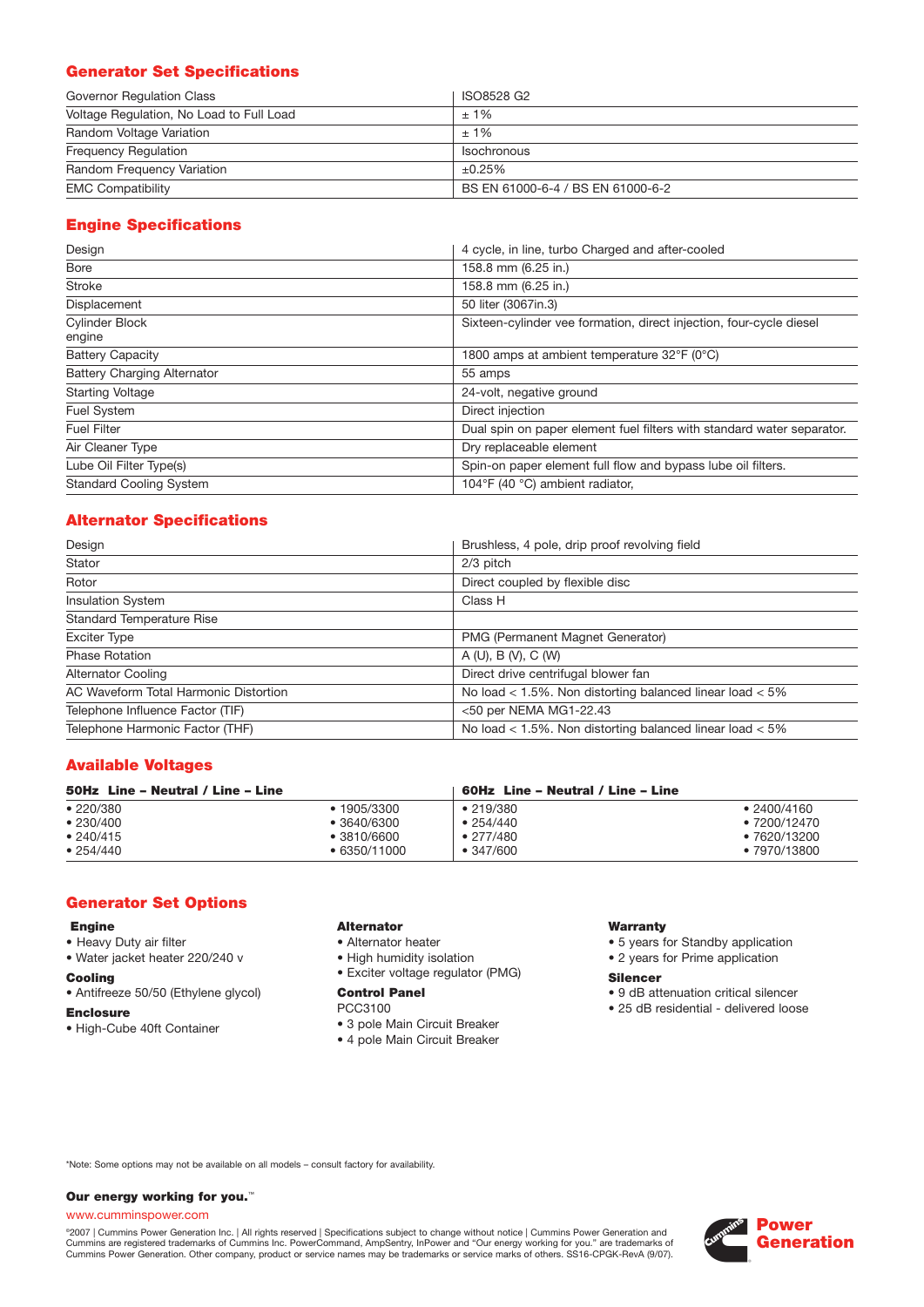# **Control System – PCC2100**

The PowerCommand™ 2100 Control is a microprocessor-based generator set monitoring, and control system. The control provides an operator interface to the genset, digital voltage regulation, digital governing and generator set protective functions.

The PowerCommand™ 2100 generator set control is suitable for use on a wide range of generator sets in nonparalleling applications.

The PowerCommand™ Control can be configured for any frequency, voltage and power connection configuration from 120 to 600VAC for for 50Hz or 60Hz operation.

Power for the control is derived from the generator set starting batteries. The control functions over a voltage range from 8VDC to 35VDC.

#### **Major Features**

- 12 or 24 VDC Battery Operation.
- Digital Engine Speed Governing (optional) to provide isochronous frequency regulation.
- Digital Voltage Regulation with 3-phase sensing.
- AmpSentry™ Protection for true alternator overcurrent protection.
- Digital AC Output Metering with Optional Analog Metering.
- Battery Monitoring System to sense and warn against a weak battery condition.
- Digital Alarm and Status Message Display.
- Generator set Monitoring: Displays status of all critical engine and alternator generator set functions.
- Smart Starting Control System: Integrated fuel ramping to limit black smoke and frequency overshoot.

#### **Control System**

Includes all functions to locally or remotely start and stop, and protect the generator set.

#### **Control Switch - RUN/OFF/AUTO**

OFF Mode - the generator set is shut down and cannot be started.

RUN mode the generator set will execute its start sequence.

AUTO mode, the generator set can be started with a start signal from a remote device.

## **LED Indicating Lamps** – includes LED indicating

lamps for the following functions: Generator set running Not-in-auto mode Common warning Five LED indicating lamps that are configurable for colour and function Low oil pressure warning High engine temperature warning Low oil pressure shutdown Overspeed shutdown Fail to start

Emergency Stop Switch. Immediate shut down of the generator set on operation.

#### **Base Engine Protection:**

Overspeed shutdown Low Oil Pressure Warning / Shutdown High Engine Temperature Warning / Shutdown Underspeed / Sensor Fail Shutdown Fail to Start / Fail to Crank Low / high battery voltage

#### **Options**

Analog AC Metering Panel Key Type Mode Selector Switch Exhaust Temperature Monitoring PowerCommand Network CAN Engine Interface (Optional on Some Models) Refer to the PowerCommand Controls Technical Bulletin for detailed information (S1409d)



#### **Our energy working for you.**™

www.cumminspower.com

©2007 | Cummins Power Generation Inc. | All rights reserved | Specifications subject to change without notice | Cummins Power Generation and Cummins are registered trademarks of Cummins Inc. PowerCommand, AmpSentry, InPower and "Our energy working for you." are trademarks of Cummins Power Generation. Other company, product or service names may be trademarks or service marks of others. SS16-CPGK-RevA (9/07).